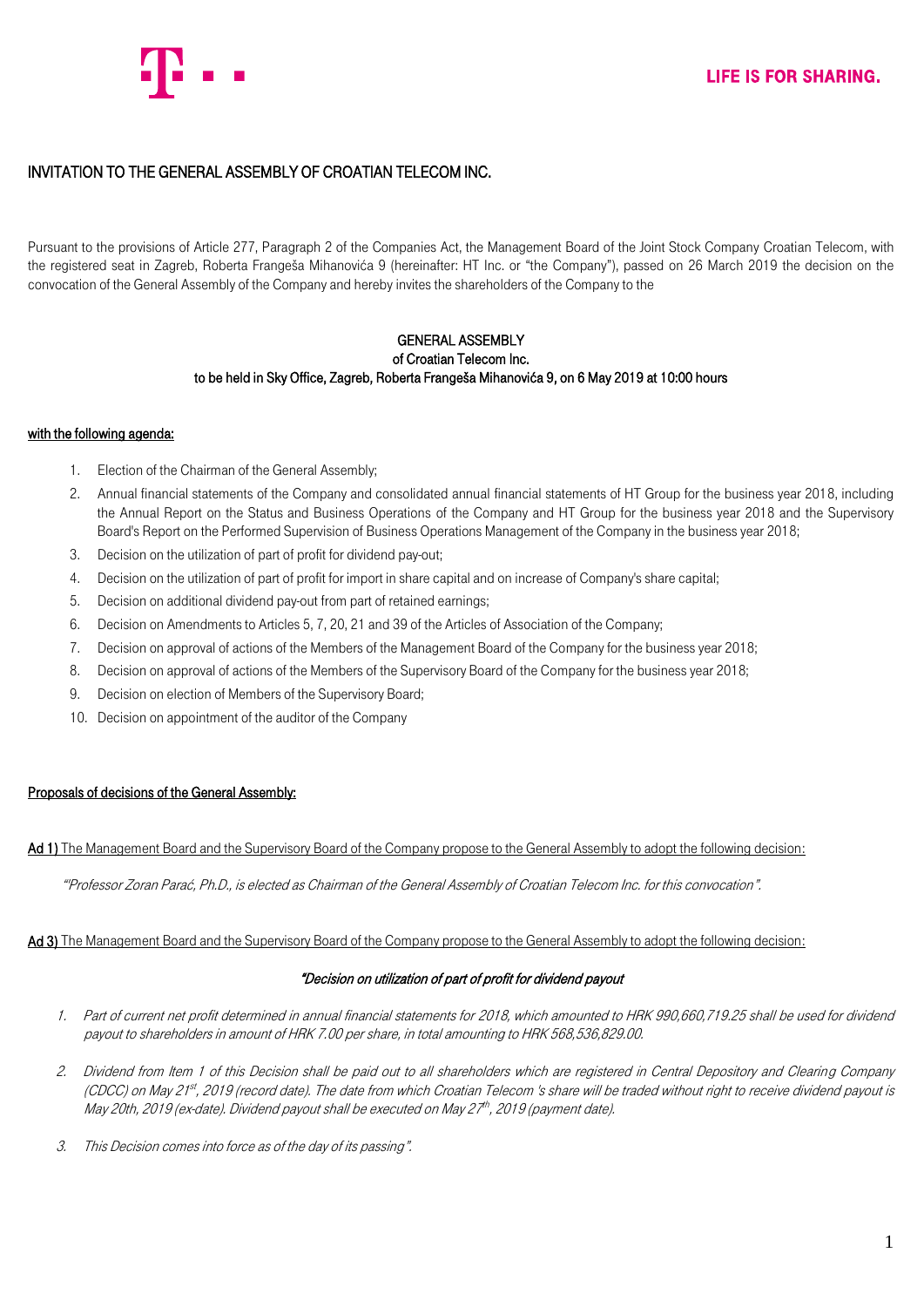#### "Decision on utilization of part of profit for import in share capital and on increase of Company's share capital

- 1. Part of current net profit determined in annual financial statements for 2018 in amount of HRK 422,123,890.25 which will remain after dividend pay-out from decision adopted under Item 3 of General Assembly agenda shall be used for increase of Company's share capital.
- 2. According to Item 1 of this Decision, Company's share capital shall be increased from the amount of HRK 9,822,853,500.00, for the amount of HRK 422,123,890.25, to the amount of HRK 10,244,977,390.25 from part of net profit from 2018.
- 3. Company's share capital shall be increased without issuance of new shares, by proportionate increase of participation of all issued shares in the Company's share capital.
- 4. The decision on Company's share capital increase from Company's assets is based on annual financial statements for 2018.
- 5. This Decision comes into force as of the day of its passing".

Ad 5) The Management Board and the Supervisory Board of the Company propose to the General Assembly to adopt the following decision:

#### "Decision on additional dividend payout from part of retained earnings

- 1. Part of retained earnings from previous years in amount of HRK 243,658,641.00 shall be used for additional dividend payout to shareholders in amount of HRK 3.00 per share.
- 2. Dividend from Item 1 of this decision shall be paid out together with dividend adopted by decision under Item 3 of the General Assembly agenda to all shareholders which are registered in Central Depository and Clearing Company (CDCC) on May 21st, 2019 (record date). The date from which Croatian Telecom 's share will be traded without right to receive dividend payout is May 20th, 2019 (ex-date). Dividend payout shall be executed on May 27th, 2019 (payment date).
- 3. This Decision comes into force as of the day of its passing".

#### Ad 6) The Management Board and the Supervisory Board of the Company propose to the General Assembly to adopt the following decision:

#### "Decision on Amendments to Articles 5, 7, 20, 21 and 39 of the Articles of Association of the Joint Stock Company Croatian Telecom

Article 1

In Article 5, paragraph 1:

item 36 reading as follows is deleted:

"service of execution of payment transactions where the consent of the payer to execute a payment transaction is given by means of any telecommunication, digital or IT device and the payment is made to the telecommunication, IT system or network operator, acting only as an intermediary between the payment service user and the supplier of goods and service"

item 37 becomes item 36 and is hereby amended and now reads as follows:

"issuing of payment instruments and/or acceptance of payment transactions"

#### Article 2

Article 7 is hereby amended and now reads as follows:

"The share capital of the Company amounts to HRK 10,244,977,390.25 (in writing: ten billion two hundred and forty-four million nine hundred and seventy-seven thousand three hundred and ninety kuna and twenty-five lipa)".

#### Article 3

#### In Article 20 paragraphs 1 and 2 are hereby amended and now read as follows:

"The Supervisory Board shall hold meetings at least four times per year. The Supervisory Board may also hold meetings by tele conferencing or by video conferencing. The minutes as well as the records of proceedings of the Supervisory Board shall be maintained in both Croatian and English. Votes in writing may be delivered by another member of the Supervisory Board or by a person who has received written authorization by the member of the Supervisory Board who was unable to attend the session.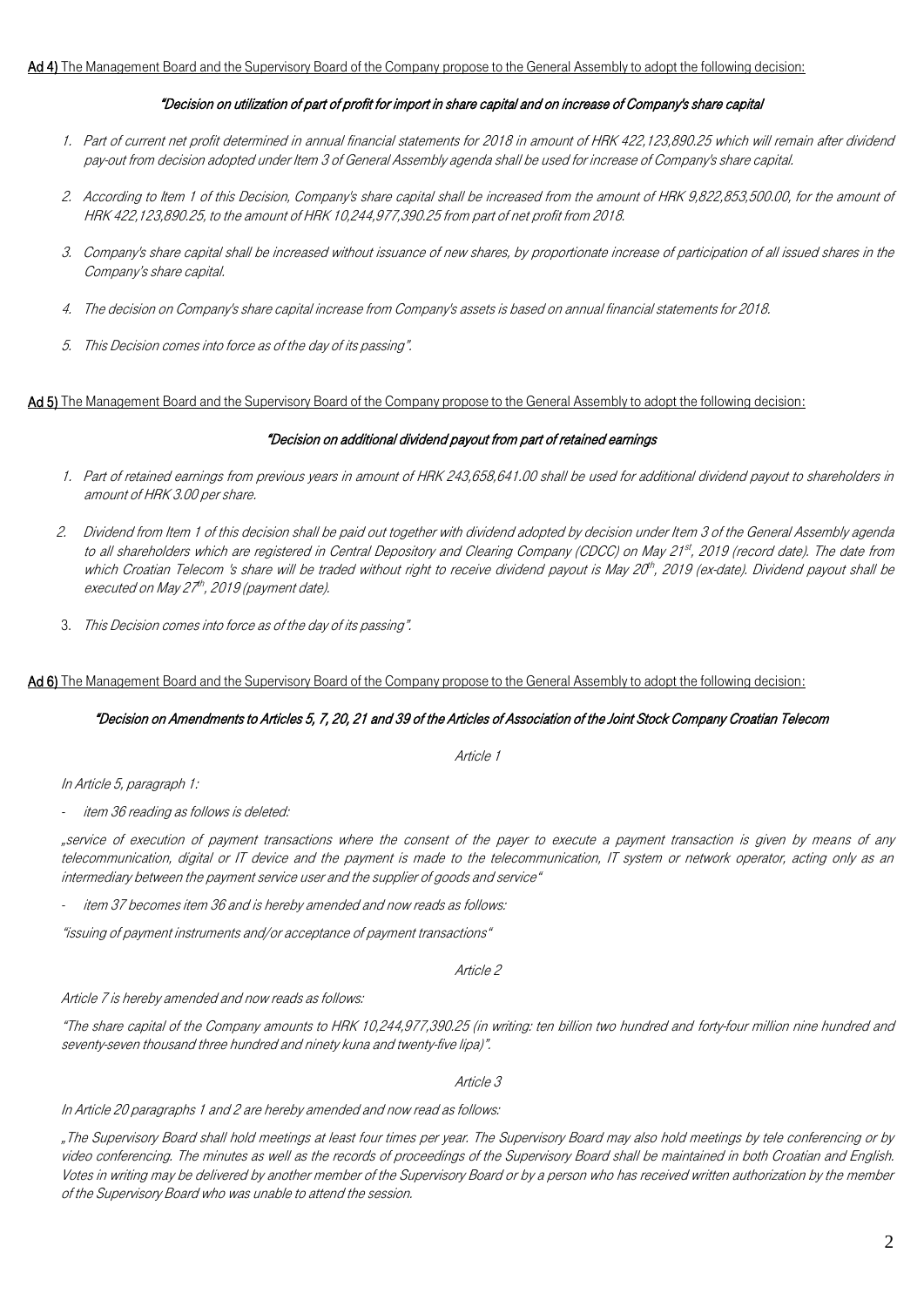The Supervisory Board members who are unable to physically attend the meeting of the Supervisory Board or participate in the work of the meeting by tele conferencing or by video conferencing, may deliver their votes in writing".

Article 4

In Article 21 paragraph 2 item 1 is hereby amended and now reads as follows:

"1. resolution on the founding of the branch offices and the resolution on the founding of the subsidiaries of the Company;"

Article 5

In the clean text of the Articles of Association, Article 39 shall be amended to read as follows:

"By coming into force of these Articles of Association, the Articles of Association of the Company in the form as adopted on December 7, 1998, with amendments as of October 5, 1999, October 24, 2001, June 28, 2002, December 17, 2004, April 23, 2007, April 21, 2008, April 21, 2010, May 4, 2011, June 17, 2013, April 29, 2014, April 29, 2015, April 21, 2016, April 25, 2017 and March 23, 2018 shall cease to be valid".

Article 6

All other provisions of the Articles of Association shall remain unchanged.

Article 7

This Decision on Amendments to the Articles of Association shall come into force and apply as of the date of entry in the Court Register.

Article 8

The Supervisory Board shall be authorized to specify the clean text of the Articles of Association in accordance with this Decision on Amendments to the Articles of Association".

Ad 7) The Management Board and the Supervisory Board of the Company propose to the General Assembly to adopt the following decision:

"The approval of actions is given to the Members of the Management Board of the Company for the business year 2018".

# Ad 8) The Management Board and the Supervisory Board of the Company propose to the General Assembly to adopt the following decision:

"The approval of actions is given to the Members of the Supervisory Board of the Company for the business year 2018".

#### Ad 9) The Supervisory Board of the Company proposes to the General Assembly to pass the following decision:

"Mr. Marc Stehle, B.A. in business economics, residing in Breitscheid, Federal Republic of Germany, is elected Member of the Supervisory Board of Croatian Telecom Inc. for another term of office for the period of four (4) years, after the expiry of his current term of office, i.e., as of 16th December 2019".

"Mr. Davor Majetić, Master of Science in Electrical engineering, residing in Zagreb, is elected Member of the Supervisory Board of Croatian Telecom Inc. for the period of four (4) years. This decision shall come into effect on the day of its passing".

### Ad 10) The Supervisory Board of the Company proposes to the General Assembly to pass the following decision:

"The company PricewaterhouseCoopers d.o.o., Heinzelova ulica 70, 10 000 Zagreb, is appointed as the auditor of the Company for the business year 2019".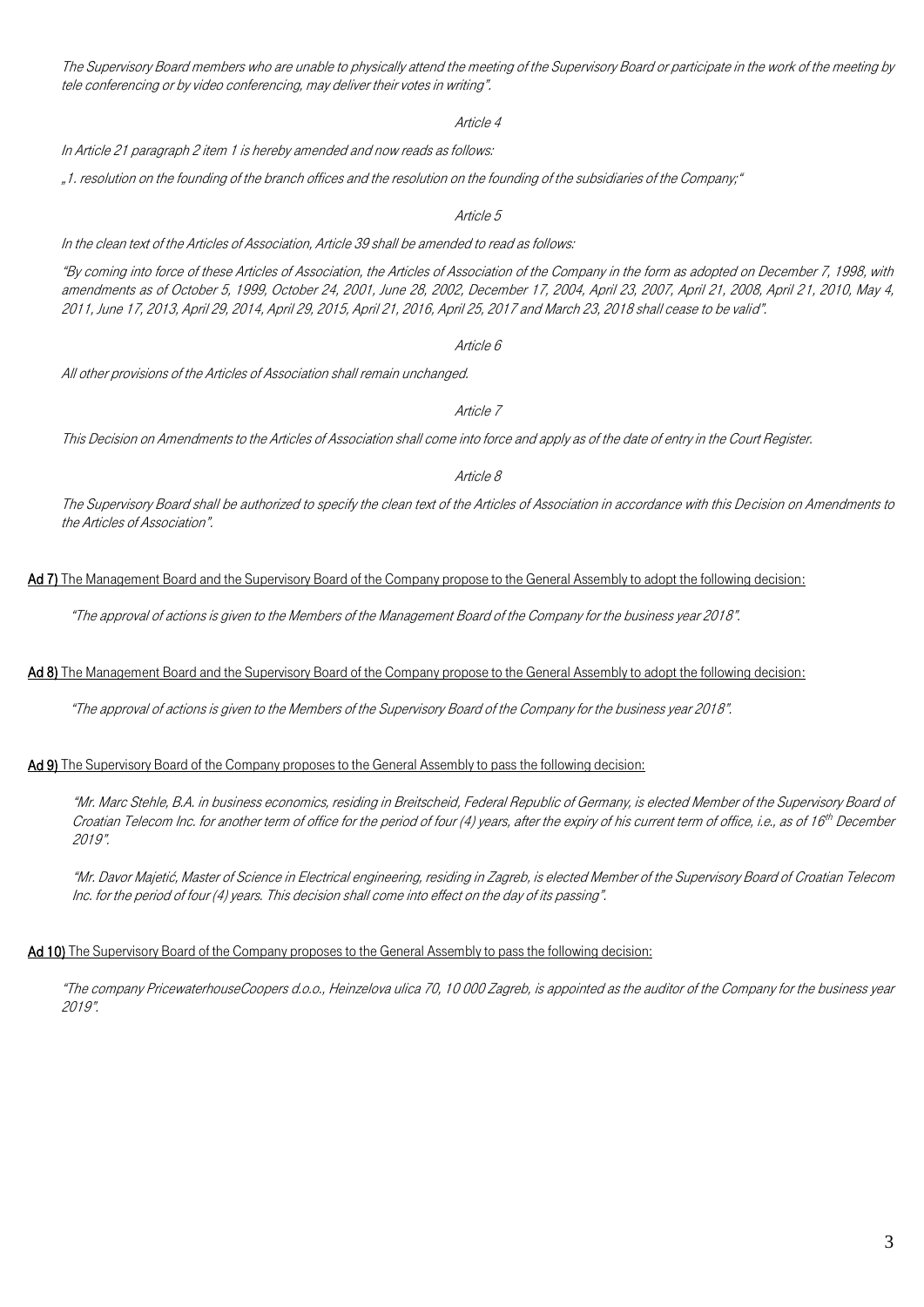# Ad 1) Explanation of the proposal for election of the Chairman of the General Assembly

Professor Zoran Parać, Ph.D., has been elected as Chairman of the General Assemblies of the Company in the previous years, which were held without disturbances, efficiently and in accordance with the legal provisions. It is therefore proposed that he is elected again as Chairman of the Assembly.

# Ad 2) Annual financial statements of the Company and consolidated annual financial statements of HT Group for the business year 2018, including the Annual Report on the Status and Business Operations of the Company and HT Group for the business year 2018 and the Supervisory Board's Report on the Performed Supervision of Business Operations Management of the Company in the business year 2018

Pursuant to the obligation from Article 280a, paragraph 1, item 2 of the Companies Act, HT Inc. informs its shareholders that, pursuant to Article 300d of the Companies Act and pursuant to Article 31 of the Articles of Association of the Company, the annual financial statements of the Company and consolidated annual financial statements of HT Group for the business year 2018 are adopted both by the Management Board and the Supervisory Board, and, therefore, the General Assembly does not pass a decision thereon. The said financial statements are to be forwarded to the General Assembly together with the Annual Report of the Management Board on the Status and Business Operations of the Company and HT Group for the business year 2018 and the Supervisory Board's Report on the Performed Supervision of Business Operations Management of the Company in the business year 2018.

The General Assembly does not pass any decisions under this agenda item.

The General Assembly, by its Decisions from 2011, 2014 and 2016, authorized the Management Board to acquire Company shares (authorization is valid until 21 April 2021) and to act in accordance with the Article 352 paragraph 3, item 3 of the Companies Act. The Management Board is authorized to withdraw the acquired Company shares without nominal value without the share capital of the Company being decreased, in which case the remaining shares' participation in the share capital is increased, and in that case to align the information on the number of shares in the Articles of Association of the Company.

The Management Board launched the Share Buyback Programme ("Programme"), which started on 3 July 2017 and is to last until 20 April 2021. The maximum of 2,500,000 shares is scheduled for acquisition during the duration of the Programme, whereas the maximum funds that are assigned to the Programme amount to HRK 500,000,000.00.

Until 31 December 2017, the Company acquired at Zagreb Stock Exchange in total 216,005 Company shares, representing 0.26% of the Company's issued share capital. For the said acquisition of Company shares, the Company paid out an equivalent value of HRK 37,569,685.53.

In March 2018, the Company withdrew 218,471 acquired Company shares (216,005 own shares purchased within Share Buyback Programme in 2017 and 2,466 previously held own shares) without the share capital of the Company being decreased. Thereby the total number of shares has decreased from 81,888,535 shares to 81,670,064 shares without nominal value, while the remaining shares' participation in the share capital has been increased.

During 2018 the Company acquired at Zagreb Stock Exchange further 450,517 Company shares, representing 0.55% of the Company's issued share capital, i.e., HT Inc. holds in total 450,517 Company shares as at 31 December 2018. For this acquisition of Company shares in 2018, the Company paid out an equivalent value of HRK 71,062,380.96.

### Ad 3) Explanation of the proposal of decision on the utilization of part of profit for dividend pay-out

The Management Board and the Supervisory Board propose to the General Assembly to pass the decision by which a part of the net profit from 2018 will be distributed to shareholders as dividend payment, in the amount of HRK 568,536,829.00, or HRK 7.00 per share.

### Ad 4) Explanation of the proposal of decision on the utilization of part of profit for import in share capital and on increase of Company's share capital

The Management Board and the Supervisory Board propose to the General Assembly to pass the decision by which a part of the net profit from 2018, amounting to HRK 422,123,890.25, which will remain after dividend pay-out from decision adopted under Item 3 of the agenda, is to be used to increase the share capital of the Company, by proportionate increase of participation of all issued shares in the Company's share capital and without allocation of new shares. It is proposed that the share capital of the Company is to be increased from the amount of HRK 9,822,853,500.00, for the amount of HRK 422,123,890.25, to the amount of HRK 10,244,977,390.25.

### Ad 5) Explanation of the proposal of decision on additional dividend pay-out from part of retained earnings

Motivated by excellent business results achieved in 2018., as well as by overall better economic and investment climate in Croatia, the Management Board and the Supervisory Board propose to the General Assembly to pass the decision by which a part of retained earnings from previous years in amount of 243,658,641.00 HRK is to be paid out as additional dividend to shareholders, in amount of HRK 3.00 per share.

### Ad 6. Explanation of the proposal of Amendments to Articles 5, 7, 20, and 21 of the Articles of Association of the Company

# a) Article 5/1 of the Articles of Association - Amendment to the scope of activities of the Company

From September 2011, until today, HT Inc. has been registered under the several Resolutions of the Croatian National Bank (hereinafter referred to as CNB) for performing activities related to the provision of electronic money and payment services.

On 26 July 2018 the new Electronic Money Act regulating the performance of the aforementioned activities came into force.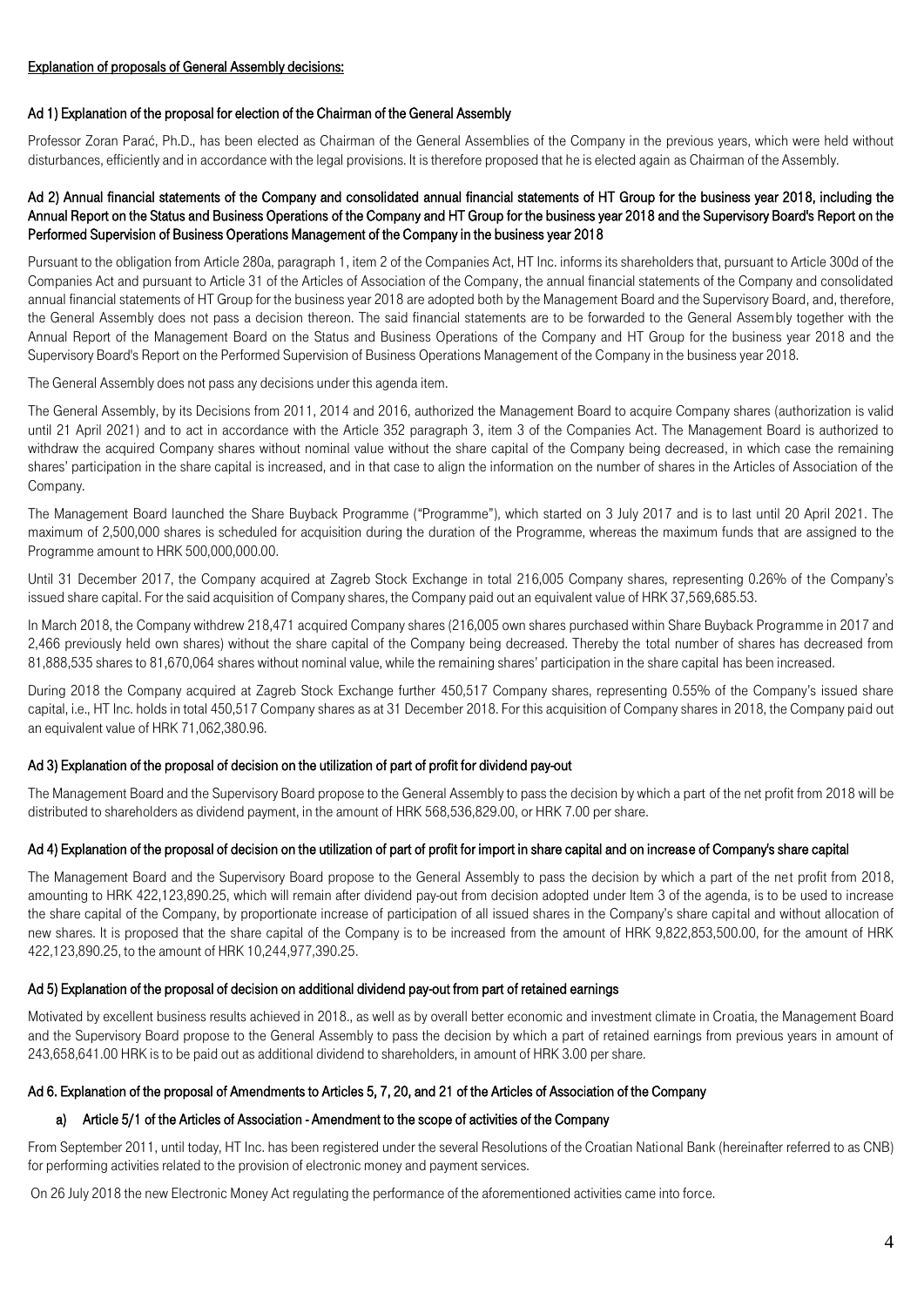According to the CNB Resolution from January 4<sup>th</sup>, 2019, it was determined that HT Inc. has performed all needed in order to align with the new Law. The alignment with the Act had no impact on the scope and content of the activities for which HT Inc. already obtained approval by the CNB.

However, it is necessary to align the names of these activities in the Articles of Association in order for HT Inc. alignment of the registration to be entered in the court register of the Commercial Court in Zagreb, therefore the Management Board and the Supervisory Board propose to the General Assembly that Article 5 of the Articles of Association is amended accordingly.

# b) Article 7 of the Articles of Association - Share capital

Provided that the proposal of the Decision on increase of share capital by the General Assembly, as listed above under item 4 above, has been adopted, the Management Board and the Supervisory Board propose to the General Assembly that the amount of the share capital stated in Article 7 of the Articles of Association is amended in line with the said Decision.

# c) Article 20/1/2 of the Articles of Association – Supervisory Board sessions

The Management Board and the Supervisory Board propose to the General Assembly to amend Article 20 of the Articles of Association, in a way that it is explicitly stated that the Supervisory Board sessions may be held by tele conferencing or by video conferencing and that members may participate in the work of the session by tele conferencing or by video conferencing.

This possibility has already been used in the work and decision making of the Supervisory Board, in line with the valid legal theory, but to avoid interpretations, it is proposed to be explicitly included in the text of the Articles of Association.

### d) Article 21/2 of the Articles of Association – Management Board Decisions subject to the prior approval of the Supervisory Board

Currently, the appointment of Management Board members and the election of Supervisory Board members of subsidiaries falls to the list of matters for the undertaking of which the Management Board needs to have a prior approval of the Supervisory Board of the Company.

For practical reasons, to unburden the Supervisory Board decision making process, the Management Board and the Supervisory Board propose to the General Assembly that this provision is deleted from Article 21 of the Articles of Association.

### Ad 7) Explanation of the proposal of decision on approval of actions of the Members of the Management Board of the Company for the business year 2018

Pursuant to Article 280, paragraph 3 of the Companies Act, the Management Board and the Supervisory Board propose to the General Assembly to pass the decision by which approval of actions is given to the Members of the Management Board of the Company for the business year 2018.

Voting on the approval of actions may be conducted separately for each member of the Management Board if the Assembly decides so, or upon the request of the shareholders holding at least a tenth part of the share capital of the Company.

### Ad 8) Explanation of the proposal of decision on approval of actions of the Members of the Supervisory Board of the Company for the business year 2018

Pursuant to Article 280, paragraph 3 of the Companies Act, the Management Board and the Supervisory Board propose to the General Assembly to pass the decision by which approval of actions is given to the Members of the Supervisory Board of the Company for the business year 2018.

Voting on the approval of actions may be conducted separately for each member of the Supervisory Board if the Assembly decides so, or upon the request of the shareholders holding at least a tenth part of the share capital of the Company.

### Ad 9) Explanation of the proposal for election of Members of the Supervisory Board

Pursuant to Article 280, paragraph 3 of the Companies Act, the Supervisory Board proposes to the General Assembly to elect two Supervisory Board Members, that is, Mr. Marc Stehle and Mr. Davor Majetić.

The term of office of Mr. Marc Stehle is to expire on  $16<sup>th</sup>$  December 2019, and it is therefore proposed to elect him for another term of office.

Pursuant to the amendments to the Mandatory Pension Funds Act, in force as of January 1<sup>st</sup>, 2019, employees of the Mandatory Pension Funds Management Companies are prohibited from serving as Supervisory Board Members in the companies they invest in. For the purpose of alignment with the regulatory requirements, Mr. Damir Grbavac, President of the Management Board of Raiffeisen Mandatory and Voluntary Pension Funds Management Company Inc., submitted the resignation to his membership in the Supervisory Board of HT Inc., with effect as of closing of this Assembly. It is proposed to elect Mr. Davor Majetić to the vacant position.

Mr. Marc Stehle is member of the Board of Directors Crnogorski Telekom A.D., Podgorica, Republic of Montenegro.

Mr. Davor Majetić holds no membership in Supervisory Boards or Boards of Directors of other companies.

### Ad 10) Explanation of the proposal for appointment of the auditor of the Company

Pursuant to Article 280, paragraph 3 of the Companies Act, the Supervisory Board proposes to the General Assembly to pass the decision by which the company PricewaterhouseCoopers d.o.o., Heinzelova ulica 70, 10 000 Zagreb, is appointed as the auditor of the Company for the business year 2019.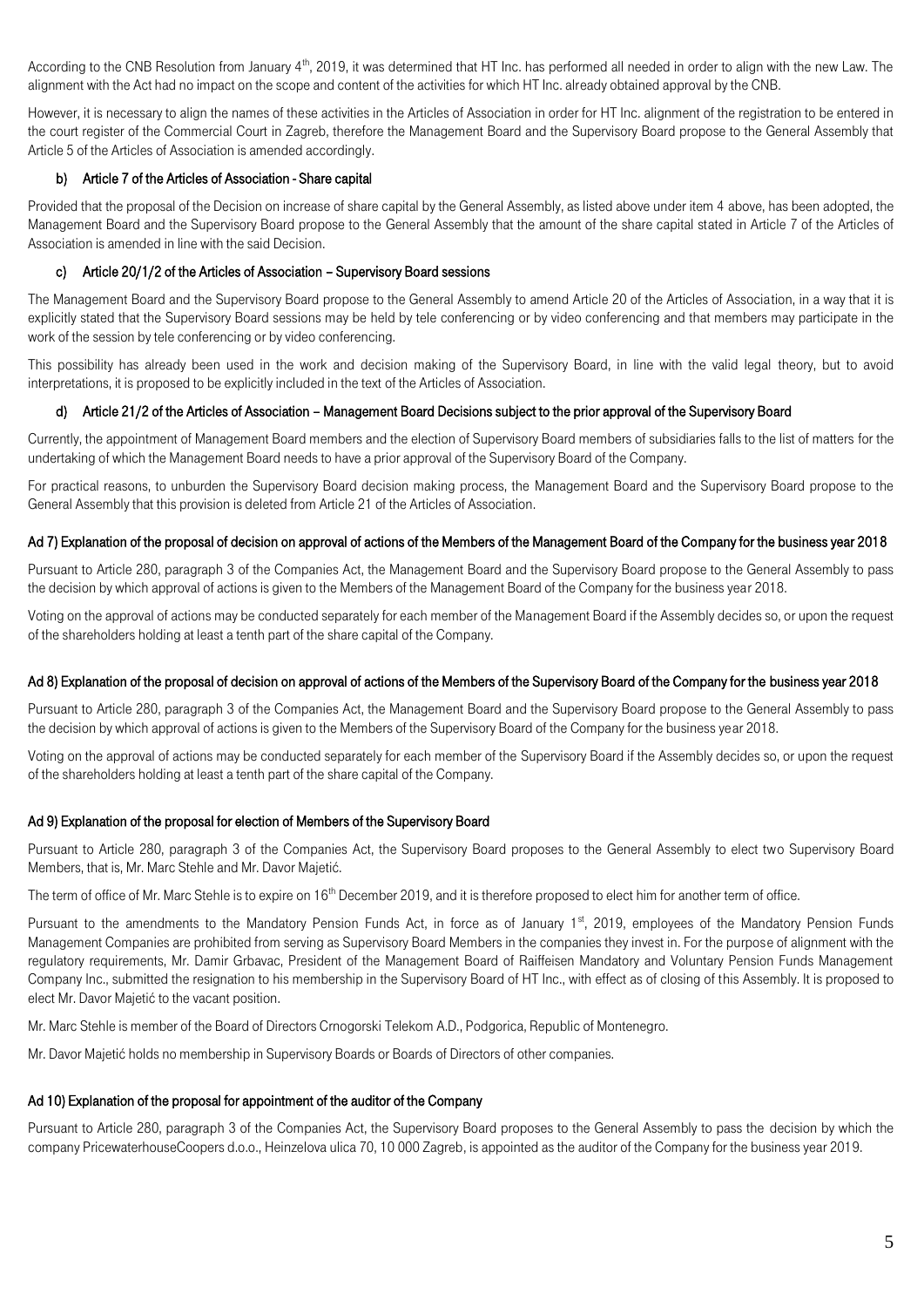#### INVITATION AND INSTRUCTIONS FOR SHAREHOLDERS CONCERNING THEIR PARTICIPATION IN THE GENERAL ASSEMBLY

(hereinafter – Instructions)

# Total number of shares and voting rights

- 1. The share capital of the Company is divided into 81.670.064 shares without nominal value. All the shares of the first issue are ordinary and registered shares. Each share gives right to one vote. Since the Share Buyback Programme is ongoing, the number of voting rights shall be determined on the day of the holding of the General Assembly, given that the rights from Company (treasury) shares are dormant. HT Inc. holds 607,137 Company (treasury) shares on the day of the convocation of the General Assembly.
- 2. HT's shares exist only in a form of non-materialized securities in the computer system of the Central Depository Agency. The Company accepts as a shareholder only such person who has HT's share registered on its securities' account at the Central Depository Agency.

### Share symbols

| Share ISIN:                                               | HRHT00RA0005 |
|-----------------------------------------------------------|--------------|
| Trading symbol at Zagreb Stock Exchange:                  | HТ           |
| Trading symbol at Central Depository and Clearing Company | HT-R-A       |
| Reuters:                                                  | HT.7A        |
| Bloomberg:                                                | HTRA CZ      |
|                                                           |              |

#### Invitation, time and venue of the General Assembly

- 1. The shareholders of HT Inc. are invited to participate in the work of the General Assembly to be held in Zagreb, in Sky Office, Roberta Frangeša Mihanovića 9, on 6 May 2019 at 10:00 hours.
- 2. The participants are invited to come to the General Assembly on 6 May 2019 at least one hour prior to its scheduled beginning for the purpose of timely registration of participants and in order for the Committee for Participant Registration to make a list of participants in the work of the General Assembly. When registering, the shareholders or their proxies or representatives have to submit to the Committee a valid identification document provided under law, while the proxies who are legal persons have to submit an excerpt from the court register or other appropriate register in which the legal person concerned is entered or other appropriate public document, if such a document was not submitted with the application for participation in the General Assembly. After they have registered, the participants may leave the General Assembly only after informing the Committee for Participant Registration until the conclusion of the General Assembly.

### Participation and voting at the General Assembly

- 3. Each shareholder of the Company who has submitted to the Company, either personally or through their proxy or representative, an application for participation in written form and at the latest six days prior to the holding of the General Assembly, taking into account that the day the application reaches the Company is not included into that deadline, i.e. latest by 29 April 2019, has the right to participate in the General Assembly. A legal or natural person who is registered as Company shareholder with the Central Depository & Clearing Company Inc., Zagreb, on the last day for application for participation in the General Assembly, i.e. on 29 April 2019, is considered a Company shareholder entitled to participate in the General Assembly.
- 4. The application shall have the following contents and attachments:

#### I. Application for shareholder – natural person

- Name and family name, residence, address, number of account opened with the Central Depository & Clearing Company Inc. and the total number of shares of the shareholder concerned

#### II. Application for shareholder – legal person

- Company name of the legal person, seat and address, personal identification number (OIB)
- Number of account opened with the Central Depository & Clearing Company Inc. and the total number of shares of the shareholder concerned

- An excerpt from the court register or from other register in which the legal person is entered or a copy of such document, a certified copy or other appropriate public document clearly showing that the application was signed by a person who is under law authorized to represent the legal person concerned shall be attached to the application

#### III. Application submitted by shareholder's proxy

a) Proxy – natural person:

- Name and family name, residence and address of the proxy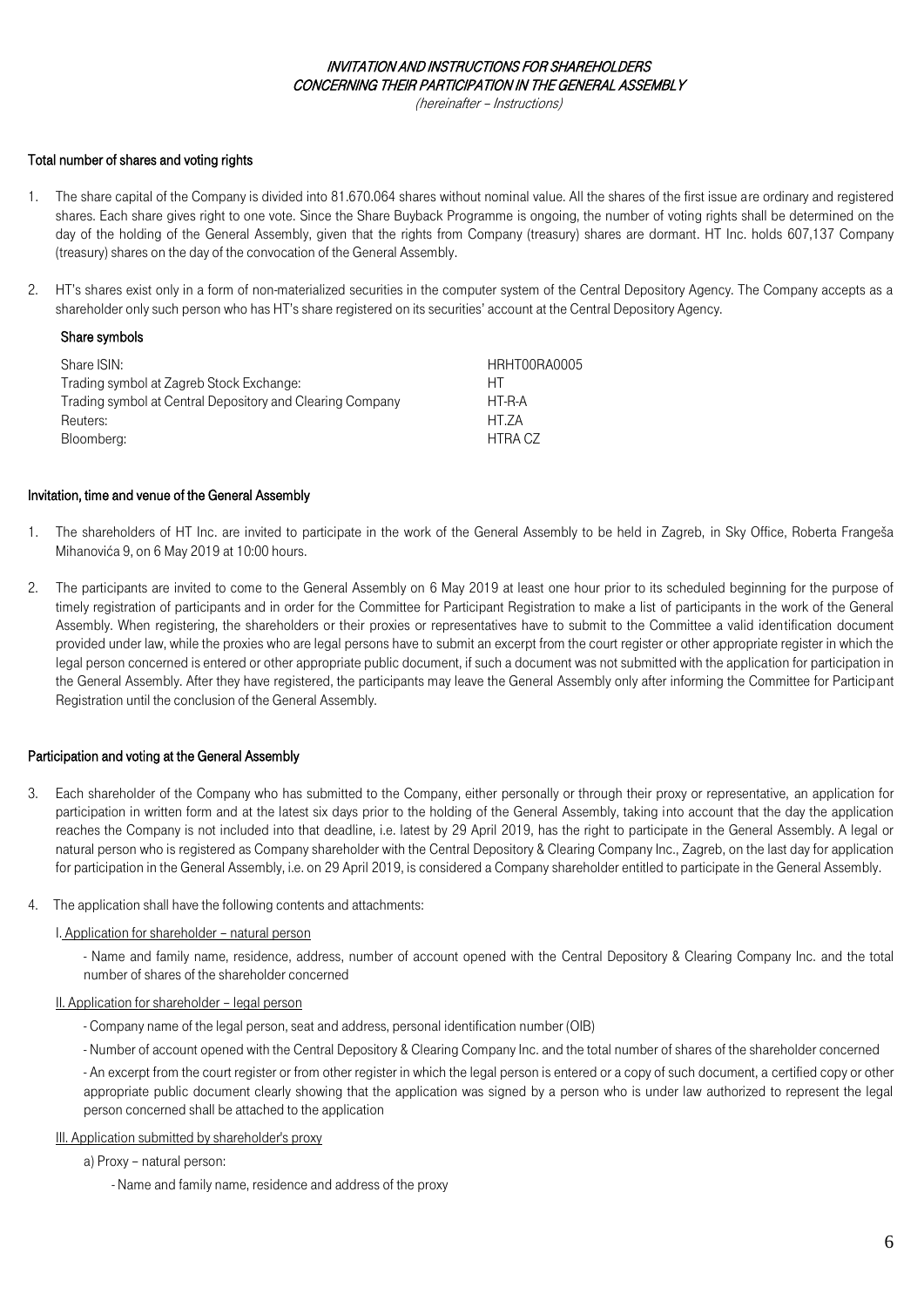- List of shareholders the proxy is representing; for each shareholder – number of their account with the Central Depository & Clearing Company Inc. and the total number of shares of all represented shareholders

- All individual powers of authority on the recommended form shall be attached to the application

b) Proxy – legal person:

- Company name, seat and address and proxy's company personal identification number (OIB)

- List of shareholders the proxy is representing; for each shareholder – number of their account with the Central Depository & Clearing Company Inc. and the total number of shares of all represented shareholders

- Individual powers of authority given by shareholders in written form shall be attached to the application; if a shareholder is a legal person, the attachment shall contain an excerpt from the court register or other register in which the legal person is entered or a copy of such document, a certified copy or other public document clearly showing that the power of authority was signed by a person who is under law authorized to represent the legal person concerned.

- 5. For minors and legally incapable or partially capable natural persons application shall be submitted by their statutory representative, who represents them and an original document or a copy or certified copy thereof proving the status of statutory representative shall be enclosed to the application.
- 6. The shareholders at the General Assembly may be represented by proxies on the basis of a valid written power of authority which is issued by the shareholder or which on behalf of a shareholder which is a legal person is issued by a person who is under law authorized to represent them.
- 7. The Company shall report the Invitation to the General Assembly, at the latest 21 days prior to holding of the General Assembly, to credit or financial institutions and to shareholder associations that voted on behalf of shareholders at the previous General Assembly, or if they asked for the Invitation to be reported to them. This report shall state the possibility for shareholders to vote at the General Assembly by proxies and by shareholder associations on their behalf.
- 8. The power of authority for the application for participation and/or voting at the General Assembly shall include name and family name or company, residence or seat and address of the giver of authority, number of account with the Central Depository & Clearing Company Inc., the total number of shares, name and family name or company, residence or seat and address of the proxy, signature of the giver of authority or statutory representative or representative under law, if the giver of authority is a legal person. It is recommended to use forms for the application for participation in the General Assembly and for the power of authority, which can be obtained at the seat of the Company and on the web site of the Compan[y www.t.ht.hr.](http://www.t.ht.hr/)
- 9. The application for participation in the General Assembly and the power of authority, as well as any other attachment, shall be in the Croatian language; if they are in a foreign language, they shall be translated into Croatian by an authorized court interpreter.
- 10. The application for participation in the General Assembly shall be submitted directly to the Company at its seat in Zagreb, Roberta Frangeša Mihanovića 9, or sent to the Company by registered mail to the address: Croatian Telecom Inc, Roberta Frangeša Mihanovića 9, 10110 Zagreb.
- 11. The application for participation in the General Assembly shall be considered timely submitted if it is, in accordance with these Instructions, submitted or sent by mail to the Company by 24:00 hours on 29 April 2019, at the latest. The shareholders who have failed to apply for participation in the General Assembly correctly and in accordance with these Instructions or who have failed to attach to the application the documents provided under these Instructions shall not be entitled to participate in the General Assembly.
- 12. Pursuant to the Articles of Association of the Company, the General Assembly cannot pass valid decisions unless attended by the shareholders, in person or via proxy, representing more than half (50%) of the share capital of the Company (quorum). If the quorum will not be met, the General Assembly will be held at the same date with commencement at 18:00 hours, at the same venue, with the same agenda and will be able to pass valid decision notwithstanding to the amount of the capital represented. Given powers of authority are valid for this General Assembly as well.

#### Shareholder rights to ask questions, request amendments to the agenda, submit counterproposals and the right on information

- 13. The shareholders who intend to ask questions at the General Assembly regarding individual agenda items are hereby asked, for the purpose of an efficacious organization of the work of the General Assembly, to announce their intention in writing when submitting their application for participation in the General Assembly or during the registration of participants prior to the General Assembly at the latest and to indicate the agenda item which their question or proposal will refer to and the content of their question.
- 14. Shareholders who together hold a twentieth part of the share capital of the Company have the right to request, after the General Assembly is convened, that an additional item is included in the agenda and published, and while doing so, the new agenda item should be accompanied by an explanation or respective decision proposal. Shareholders deliver the requests to add new items to the agenda to the seat of the Company (Croatian Telecom Inc., Roberta Frangeša Mihanovića 9, 10110 Zagreb). In order for the amended agenda to be validly published according to the Companies Act, the request to add new items to the agenda has to be received by the Company at least 30 days prior to the day the General Assembly takes place, i.e., latest by 5 April 2019. This deadline does not include the day the request is received by the Company. In case the previously stated deadline is not observed the